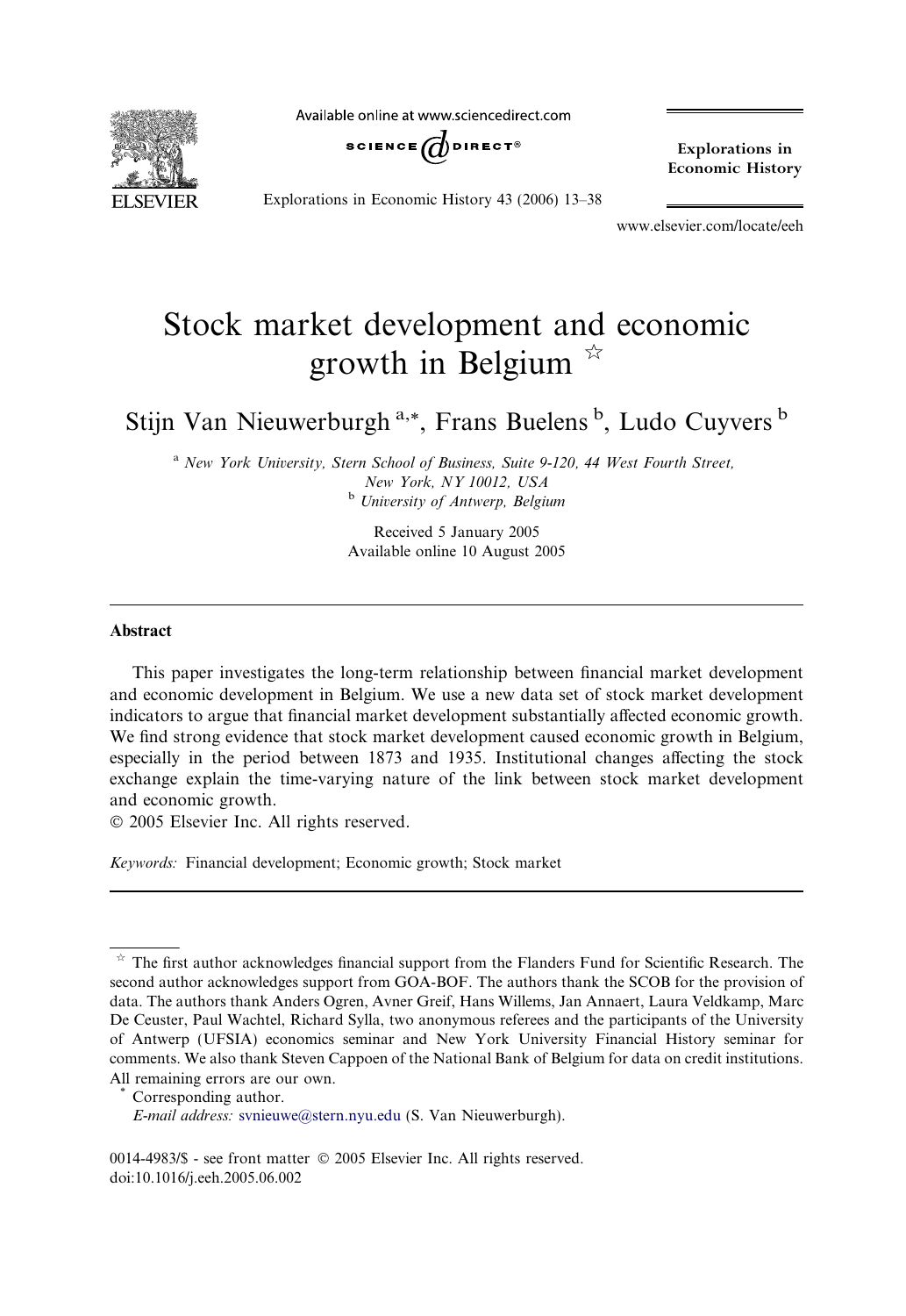## 1. Introduction

The deepening and level of sophistication of modern financial markets is arguably a recent phenomenon. However, stock markets have long played an important role in economic life. [DeClercq \(1992\)](#page--1-0) describes the early history of the financial system in Belgium, starting in the 14th century. This paper studies the importance of the Brussels stock market for fostering economic growth in the 19th and 20th centuries.

[Hicks \(1969\)](#page--1-0) argues that in the 19th century, for the first time in history, many private investment projects were so large that they could no longer be financed by individuals or from retained profits. The technological inventions of the industrial revolution, such as steam engine, had been made before, but their implementation had to wait for well-developed financial markets. The industrial society required an adapted financial system where publicly traded companies could get long-term financing. $<sup>1</sup>$ </sup>

Against this background, the Brussels stock exchange opened in 1801 under the Napoleonic occupation (1795–1815). It was the beginning of a period of rapid industrialization.<sup>2</sup> The spinning jenny was smuggled from England in 1799 and Cockerill imported the new techniques for the iron and steel industry in 1807. The Dutch government of William I (1815–1830) further revived the entrepreneurial spirit in Belgium. Our analysis starts at the beginning of the independence of Belgium in 1830. It focusses on the development and deepening of the Brussels stock exchange and on its growth-promoting role in the next 170 years.

Linking historical evidence to the role of the stock exchange for economic growth requires a theoretical framework. We draw on the functional approach of [Levine](#page--1-0) [\(1997\).](#page--1-0) Financial markets allow for more efficient financing of private and public investment projects. By representing ownership of large-value, indivisible physical assets by easily tradeable and divisible financial assets, and making trade in them more liquid, they promote the efficient allocation of capital. They give lenders the opportunity to diversify their investments. In these roles, financial markets increase the quality and quantity of intermediated funds. Using descriptive historical evidence, we describe how the Brussels' stock exchange fulfilled these roles.

Our main contribution is to quantitatively assess the role of finance for growth in Belgium post 1830. Using a new data set on indicators of stock market development of the Brussels' stock exchange, we find evidence that financial development significantly contributed to economic growth. Using cointegration analysis, we argue that the rapid expansion of industrial production was not only substantially facilitated, but even driven, by the financial development. Our econometric analysis finds

 $<sup>1</sup>$  There has been a lengthy debate on why the Industrial Revolution first started in England and why in</sup> the second half of the 18th century [\(Crafts, 1995](#page--1-0)). One often heard argument is that Both the Bank of England and the dominant stock market of London gave England a competitive edge.

<sup>&</sup>lt;sup>2</sup> Belgium was the first country on the European continent to industrialize. France was immersed in its revolution until 1848; and Germany had to wait for its reunification in 1870 before industrial development took hold.